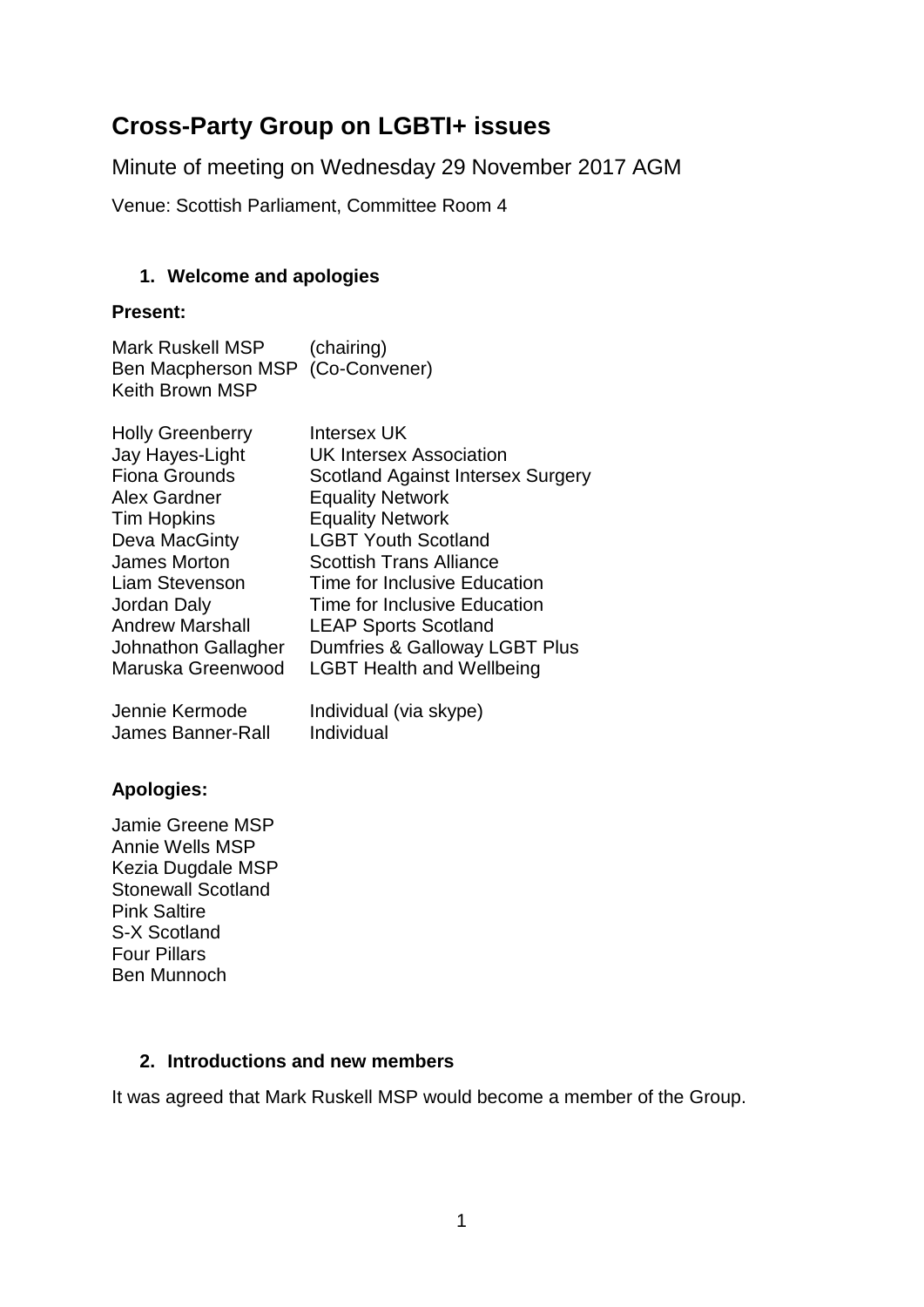## **3. Intersex equality**

The Group had invited a number of intersex organisations and individuals to the meeting. Jo Long had sent apologies but had submitted in advance an autobiographical note, which was circulated. The two UK intersex organisations then spoke on the issues.

Holly Greenberry, of Intersex UK, spoke first:

Intersex represents a biology of human difference, not a disease or deformity. Intersex people's bodies don't fit binary norms of male and female. People face the trauma of being subjected to "treatments" as children. People have chromosomes, genitals, gonads or hormone receptors that vary, but are otherwise healthy. They are subjected to surgery including sterilisation and gender reassignment, and hormones, to make the body binary. This results in severe emotional trauma, loss of autonomy and self-determination, and sterility. Babies can be aborted because they are intersex, without time limit.

The intersex human rights movement has been globally active for 20 years. There are 28 currently outstanding UN reprimands addressing intersex issues. Demands have been agreed worldwide, and these are set out in the Malta Declaration. The Council of Europe Parliamentary Assembly Special Rapporteur on intersex supports intersex demands. Intersex human rights are also supported by UN treaty mechanisms, including the Convention on the Rights of the Child (UNCRC), the Convention on the Elimination of all forms of Discrimination Against Woman (CEDAW), and the Convention on the Rights of Persons with Disabilities (UNCRPD), and by the UK High Commissioner on Human Rights.

Intersex UK has produced a report on the opportunities for intersex rights of reform of the Gender Recognition Act. Intersex UK is not looking for an X to be used for sex on the original birth certificate of an intersex child. However, the requirement to register the birth within 21 days is a problem. A blank entry for sex should be allowed at birth, and then allow a correction later. Also, not all intersex bodies are noticed at birth. It needs to be possible to correct birth certificates later.

It is very important to note that intersex people and non-binary people are not the same. Intersex people can be LGB or not, and can be trans or not.

It is vital to engage intersex voices. The intersex movement is the least funded human rights movement in the world.

Intersex NGOs have come together internationally. Intersex UK works with governments about intersex rights of all sorts - it's a huge issue.

Intersex can be a disputed term – people have the right to self-define. The medical community uses the term DSD (differences/disorders of sex development). Intersex UK are working with the World Health Organisation on the ICD (international classification of diseases) and hope that the pathologising language will be removed.

People all over the world are affected by variations of sex characteristics.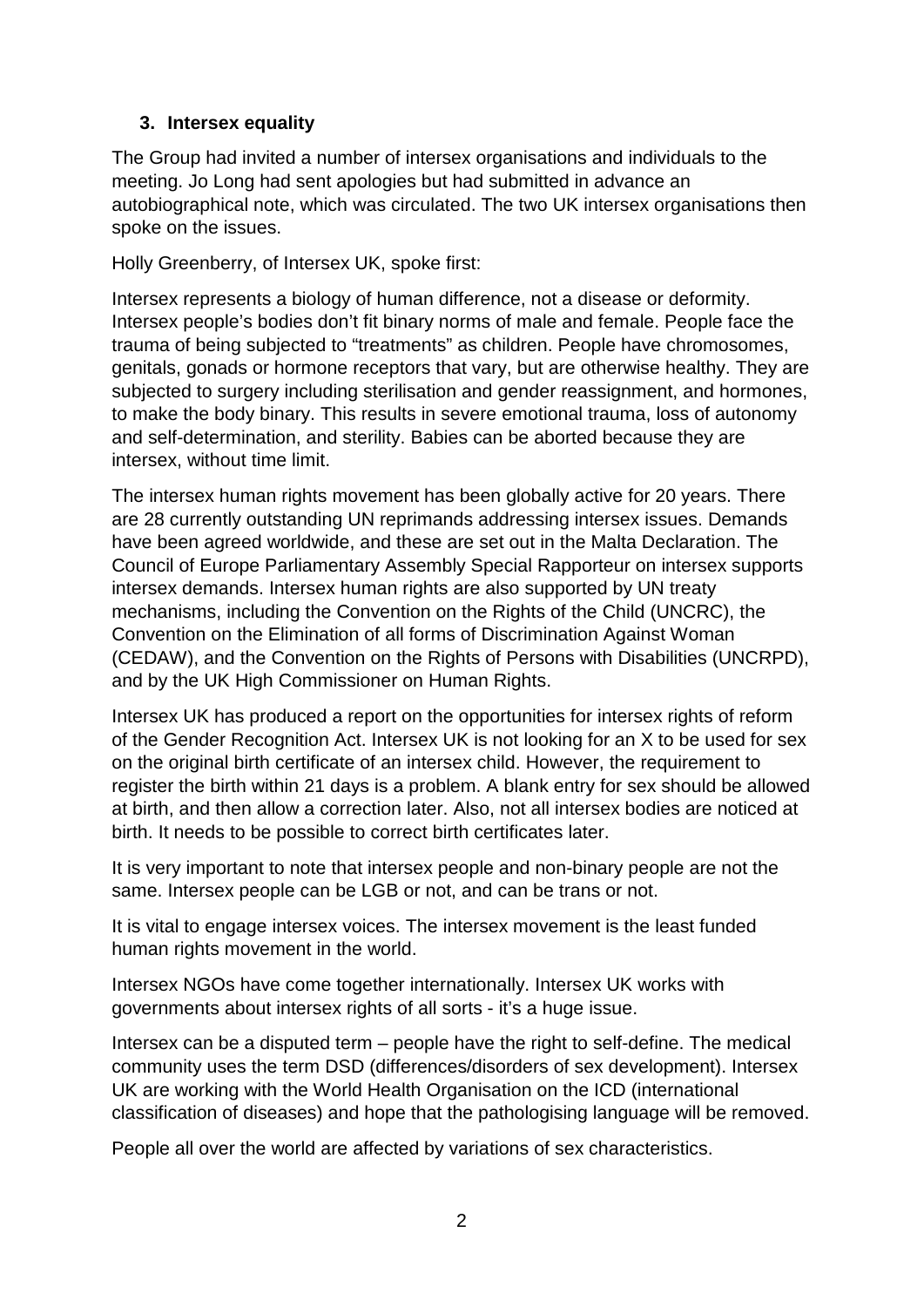Research in Australia and other parts of the world shows that intersex people do less well in education. We don't have the same rights to family and relationships. We have high suicide rates. The emotional trauma caused to children and young people by "treatment" is huge. More time should be taken, giving parents information, and linking parents to intersex-led organisations. Intersex should not be described to parents/carers as a dysfunction. Health policy is not followed. The "treatment" is not about life-saving procedures. Intersex young people are subjected to irreversible treatment without their consent, whereas in contrast, trans young people have difficulty accessing reversible hormone blockers.

Doctors say "we can fix this", but Intersex UK has been overwhelmed by parents' testimony about failed surgeries. However, lived testimonials are not perceived as medical evidence. Intersex surgery is based on presumptions. Intersex UK questions the humanity of surgeries on babies and infants. This can be compared to female genital mutilation – it's a similar experience. There is a clear statement on this in the Yogyakarta Principles.

One in 1500 people have genital variations seen at birth; one in 150 have hypospadias. The failure rate of surgery is significant and there are lots of stories of trauma.

The rights of the child should exceed those of the parent. Children can function perfectly well with bodies that are different. Doctors say that there is a cancer risk, or a medical emergency, or essential repair needed, requiring the child to have surgery, but that is out of date. People want to "normalise" children. It should be the young person's choice.

Some medics simply condemn intersex activists. Lived testimony is the best guide. There are also patient groups which tend to be clinically-led, and not so much focussed on human rights.

Intersex UK have done a huge amount of media work.

Finally, please continue to invite intersex organisations, give us funding, and listen to our voices.

Jay Hayes-Light, of UK Intersex Association, spoke next:

I am a specialist in child mental health. My own childhood was a traumatic experience. Due to 5α reductase deficiency, I did not develop physically male, and was surgically modified at four weeks old to be more female bodied, with associated traumatic treatment. My mother struggled to bring me up as a girl – it did not work. As a child psychologist, I have had more and more intersex children referred to me, and I have found that these surgeries are common.

Female genital mutilation is banned, but genital mutilation of intersex children continues. John Money claimed in the 1960s that you could bring up a child to be a chosen gender identity, but Milton Diamond later demonstrated that this is not true.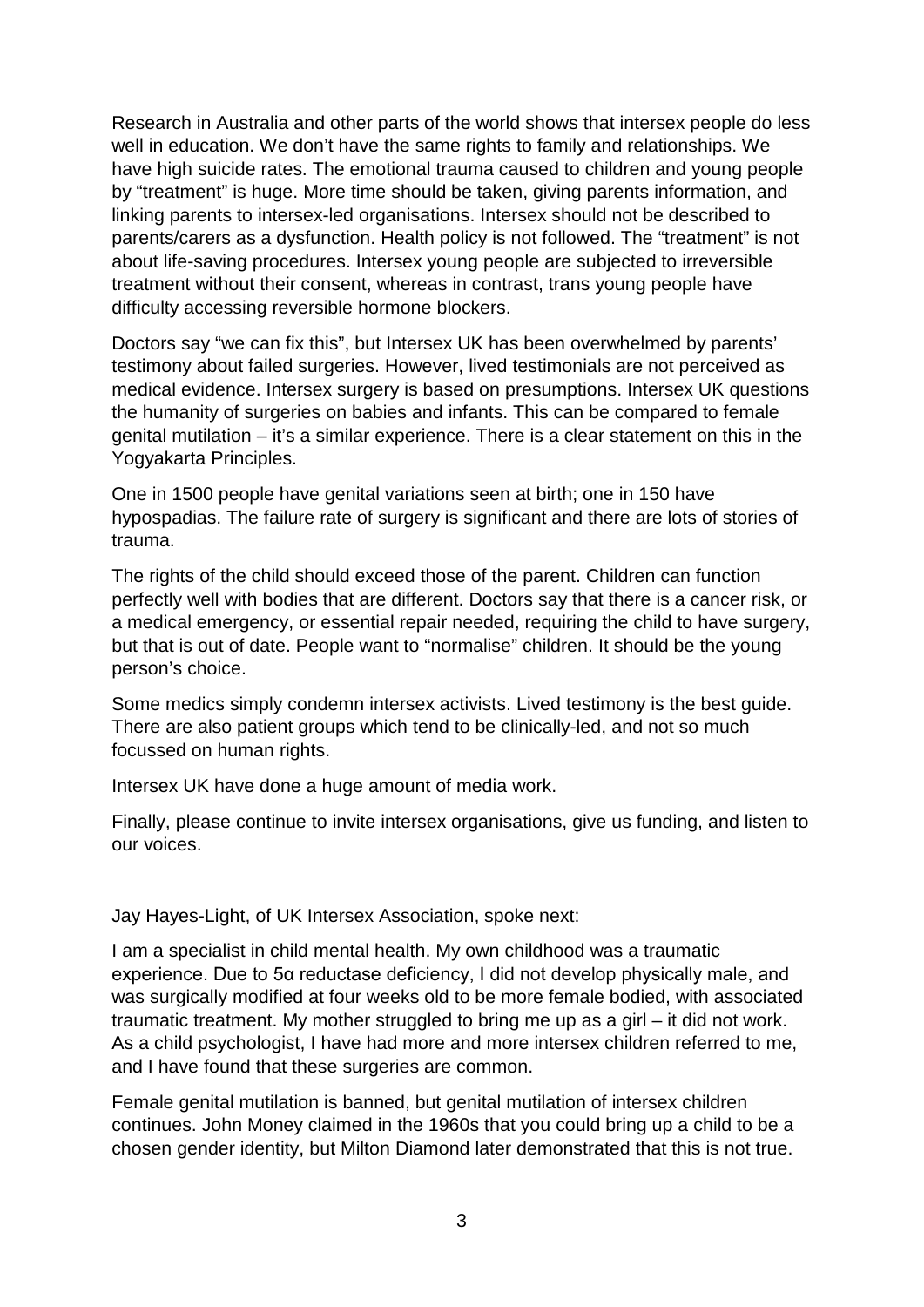UKIA was founded in 2000. It now has branches around the world. Jay was initially involved to check their website, but became director in 2001. Its international presence helps UKIA give more effective support to minority ethnic intersex people in the UK. UKIA is working in Pakistan, and recently managed to change the law there, and is founding a hospital there for intersex people.

In the UK, intersex activists have been working for years to get people to listen and understand. We're talking about child molestation and trauma. People are taken into hospital and put on display. Most medical schools do not teach about intersex – GPs know very little, until they encounter someone intersex.

What can be done: educate medical students better; listen to intersex people.

Governments, including Westminster, do not want to challenge medics.

Jay recently supported a young person on a hospital visit, and it was like going back in time to his own experience – the young person was shown off to medical students in a completely de-humanising way. This is a form of child abuse. The treatment also damages the relationship between parent and child, because parents have to do follow-up treatment like dilation.

Generations of children are going through this, because children are not allowed to be themselves; they are "normalised" to be binary bodied.

There was then a wider discussion, including other intersex people present.

It was noted that even without surgery, young intersex people can be very badly affected by "treatment". This includes being subjected to distressing examinations in front of students. Also, hormone treatment can be very traumatic and cause depression. People are left with a distrust of doctors. It is difficult after this to lead a normal life.

Adults can also be affected, being operated on without fully informed consent.

One of the effects is to take away people's fertility.

Some parents stand up to doctors and refuse to let their child have the proposed treatment.

There was discussion of the forthcoming Scottish Government consultation paper on intersex issues. Scottish Government officials have read the various policy documents from the UN, Council of Europe, etc, and it is expected that the consultation paper will be open so that people can make all the points they wish. The paper is not expected to present a set of proposals. It will cover the law but also policy including health policy.

Intersex UK have made a presentation to Scottish Government officials and had a long discussion with them. They will feed into the separate Scottish Government consultation that has just started on the Gender Recognition Act also. UKIA made a presentation to the officials and also provided them with a large file of UKIA